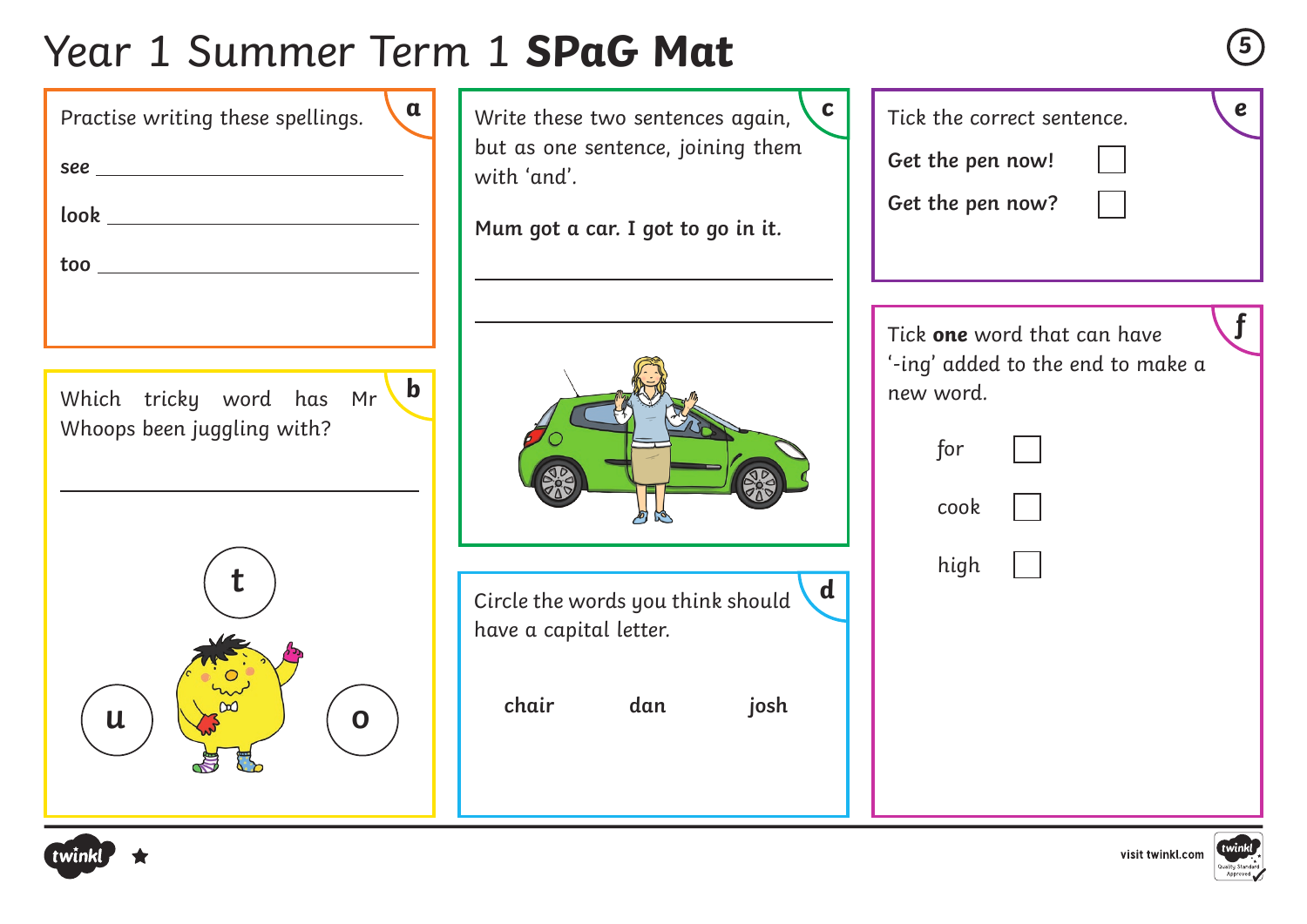## **Year 1** Summer Term 1 Answers





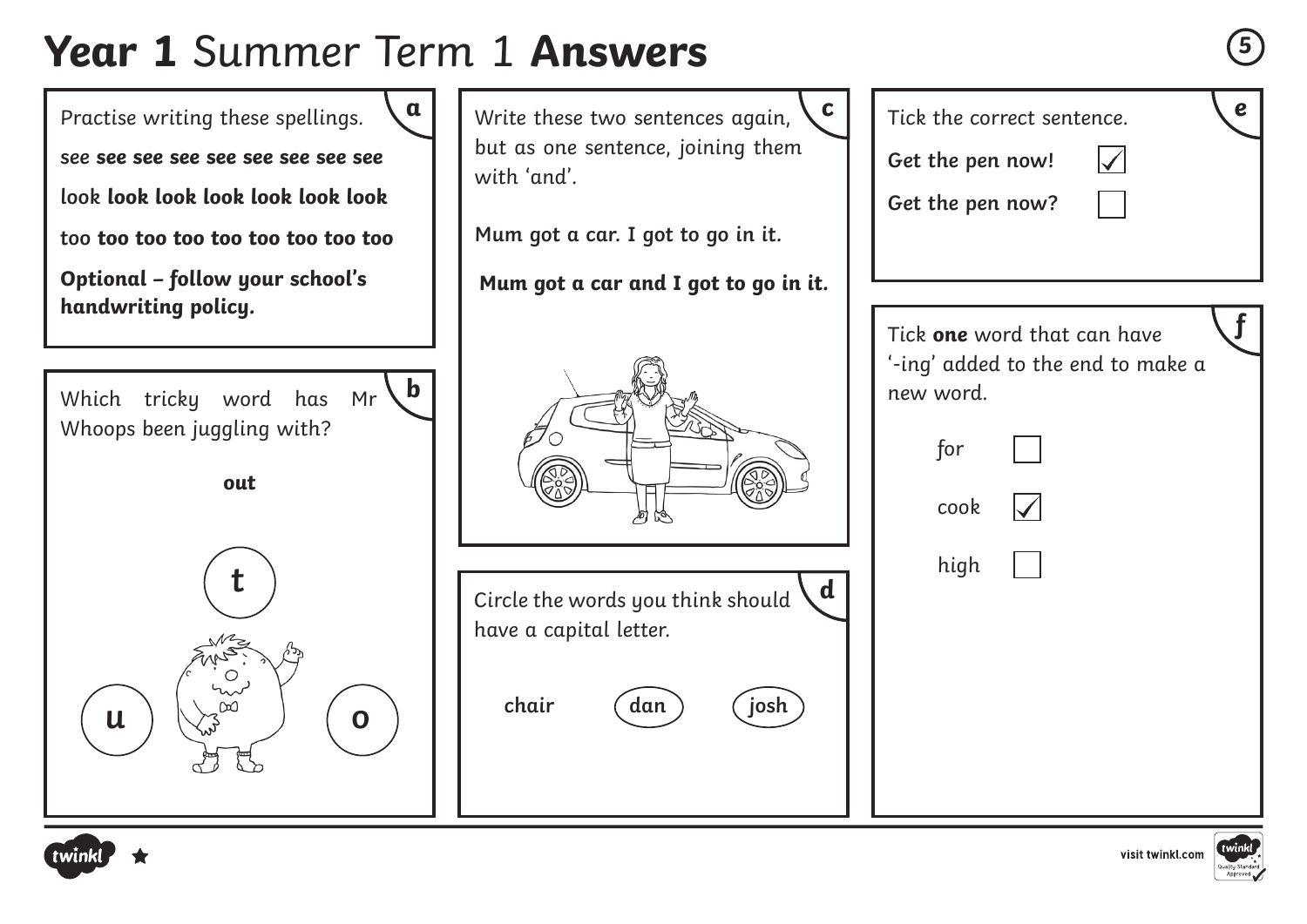# Year 1 Summer Term 1 **SPaG Mat <sup>5</sup>**





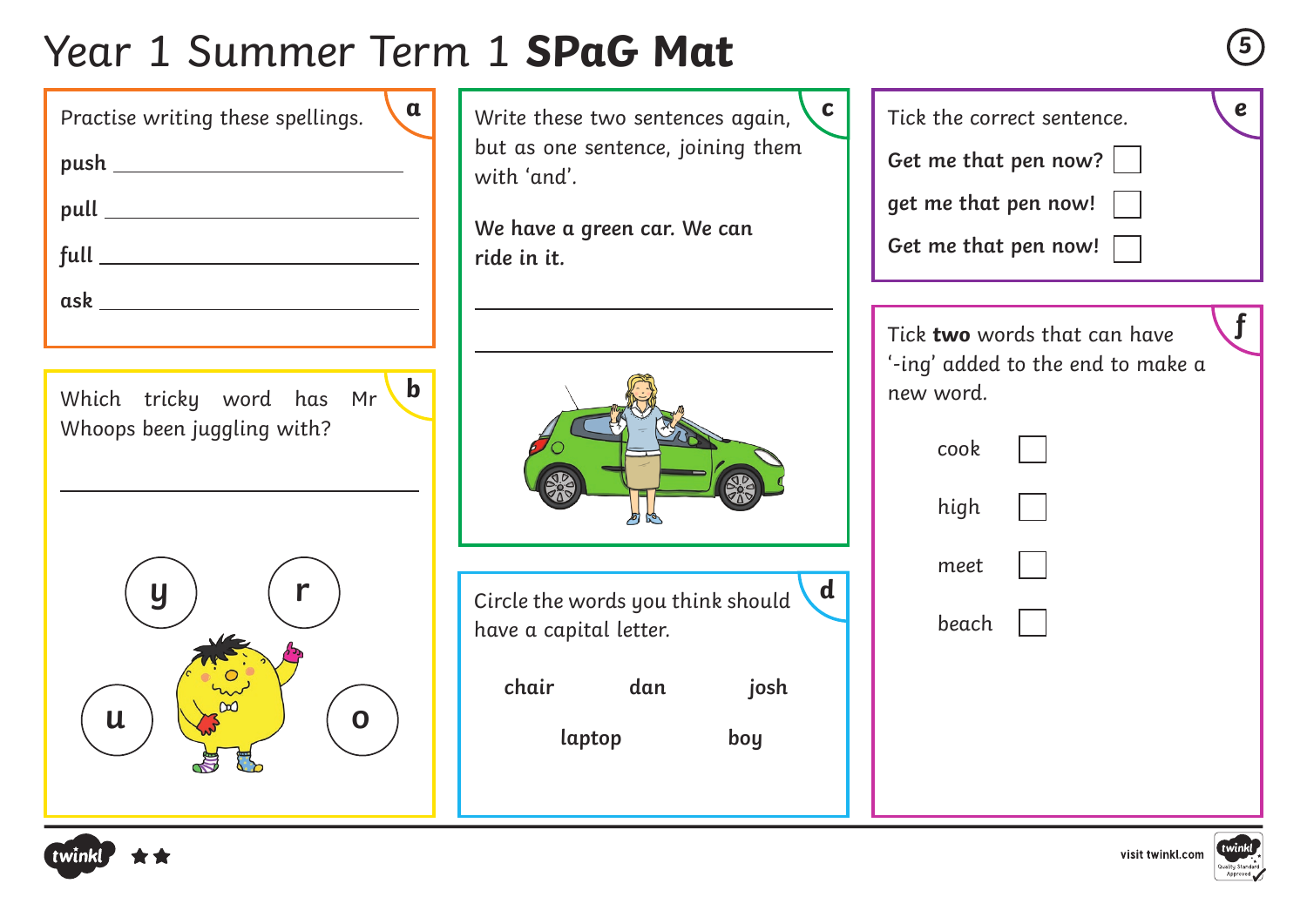## **Year 1** Summer Term 1 **Answers**





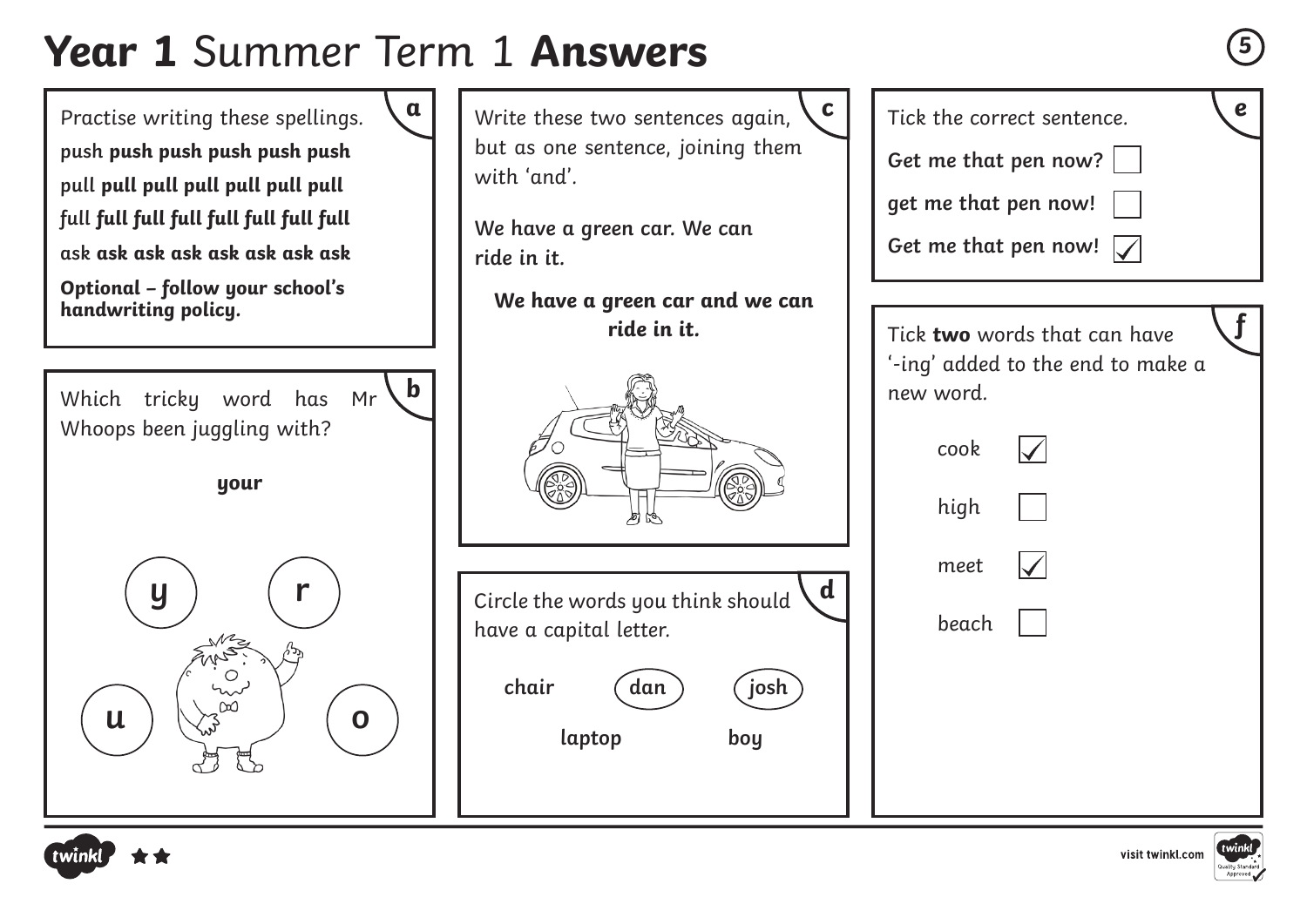# Year 1 Summer Term 1 **SPaG Mat <sup>5</sup>**

| $\mathbf{a}$<br>Practise writing these spellings.<br>$\begin{picture}(150,10) \put(0,0){\dashbox{0.5}(10,0){ }} \put(15,0){\circle{10}} \put(15,0){\circle{10}} \put(15,0){\circle{10}} \put(15,0){\circle{10}} \put(15,0){\circle{10}} \put(15,0){\circle{10}} \put(15,0){\circle{10}} \put(15,0){\circle{10}} \put(15,0){\circle{10}} \put(15,0){\circle{10}} \put(15,0){\circle{10}} \put(15,0){\circle{10}} \put(15,0){\circle{10}} \put(15$  | C<br>Write these two sentences again,<br>but as one sentence, joining them<br>with 'and'.<br>Phil and May have a blue car. We all<br>go for rides in it. | $\boldsymbol{e}$<br>Tick the correct sentence.<br>Put the pen down over here?<br>put the pen down over here.<br>Put the pen down over here! |
|---------------------------------------------------------------------------------------------------------------------------------------------------------------------------------------------------------------------------------------------------------------------------------------------------------------------------------------------------------------------------------------------------------------------------------------------------|----------------------------------------------------------------------------------------------------------------------------------------------------------|---------------------------------------------------------------------------------------------------------------------------------------------|
|                                                                                                                                                                                                                                                                                                                                                                                                                                                   |                                                                                                                                                          |                                                                                                                                             |
| $\begin{tabular}{c} catch \end{tabular} \begin{tabular}{c} \hspace*{2.5mm} \textbf{catch} \end{tabular} \begin{tabular}{c} \textbf{0} & \textbf{0} & \textbf{0} & \textbf{0} & \textbf{0} & \textbf{0} & \textbf{0} & \textbf{0} & \textbf{0} & \textbf{0} & \textbf{0} & \textbf{0} & \textbf{0} & \textbf{0} & \textbf{0} & \textbf{0} & \textbf{0} & \textbf{0} & \textbf{0} & \textbf{0} & \textbf{0} & \textbf{0} & \textbf{0} & \textbf{0}$ |                                                                                                                                                          | Tick two words that can have<br>'-ing' added to the end to make a                                                                           |
|                                                                                                                                                                                                                                                                                                                                                                                                                                                   |                                                                                                                                                          | new word.                                                                                                                                   |
| $\mathbf b$<br>Which tricky word has Mr<br>Whoops been juggling with?<br>$\mathbf d$<br>$\mathbf k$<br>e                                                                                                                                                                                                                                                                                                                                          | $\mathbf d$<br>Circle the words you think should<br>have a capital letter.<br>chair dan<br>josh<br>laptop<br>boy<br>saturday<br>elephant                 | cook<br>high<br>play<br>proud<br>beach                                                                                                      |